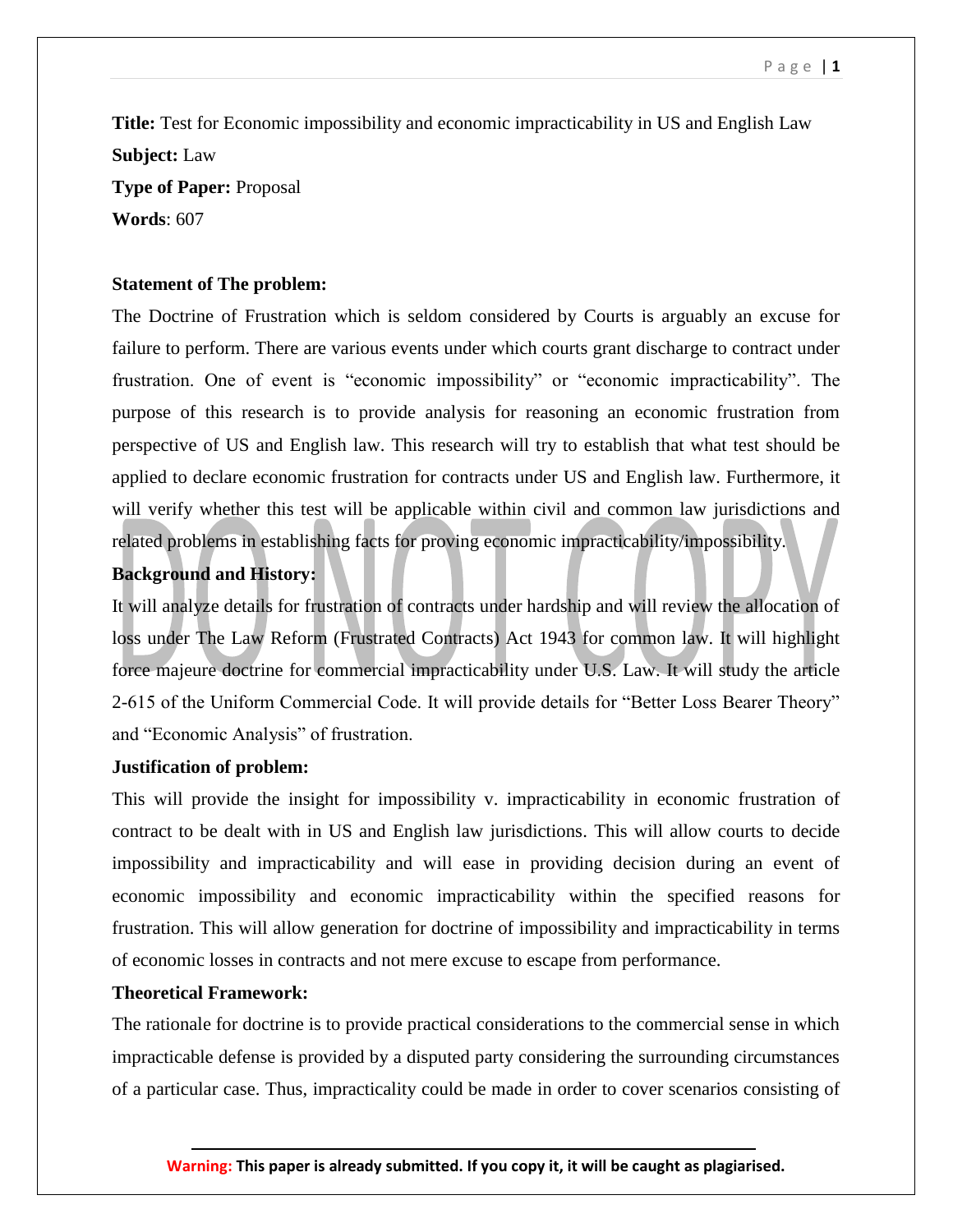severe and increased difficulty, expenses, cost, injury, loss to a party. This appears to be wider and flexible as compared with impossibility approach adopted by English courts. Also, US courts have indicated declination of economic frustration based on impracticability which is similar to English courts providing decisions under economic imbalance. Thus in order to clearly identify economic impossibility and economic impracticability it is necessary to establish test that will provide guidance to court to justify economic frustration otherwise all contracts failed due to economic impossibility and economic impracticability will be declined based on function of contract which is to allocate risk and that, if something goes wrong then it is just risk which is the contract ought to have contemplated. Thus in event if the contract is hard to perform due to economic impossibility and economic impracticability the court will tend to interpret it in term of fulfilling obligation or damages in lieu , as this is rationale of contract.

# **Methods and Procedure**

The data will be collected from Contracts Journal, Text books and research carried by various authors as indicated in Bibliography. Additional sources will be updated as per progress of dissertation.

# **Proposed Chapter Outline:**

The proposed chapters will be as follow which will be further revised during final dissertation**.** 

- (1) Introduction, Aims and General principle
- (2) Doctrine of Economic Impossibility and Economic Impracticability in term of US and English Law
- (3) Element for Economic Impossibility and Economic Impracticability
- (4) Literature Review for Economic Frustration in term of US and English Law
- (5) The Theories- "The Better- Loss Bearer" and The "Economic Theory"
- (6) Economic Impossibility and Economic Impracticability in Terms of Hardship and Force Majeure
- (7) Legal Solutions from an Economic Perspective
- (8) The Consequences of legal test for Economic Impossibility and Economic Impracticability
- (9) Conclusion

**Warning: This paper is already submitted. If you copy it, it will be caught as plagiarised.**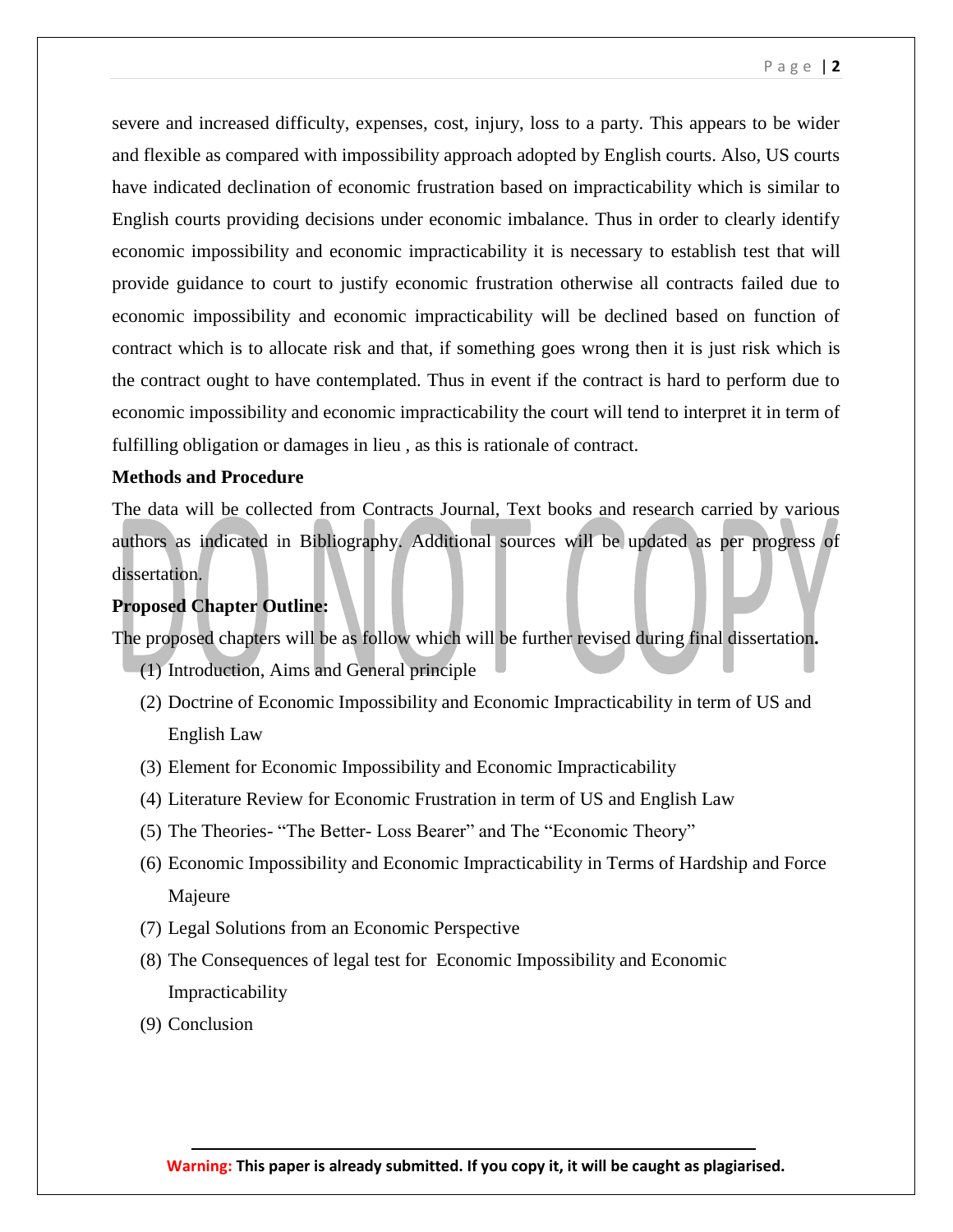# **BIBLIOGRAPHY**

- A.H. Puelinckx, *Frustration, Hardship, Force Majeure, Imprévision, Wegfall der Geschäftsgrundlage, Unmöglichkeit, Changed Circumstances*, 1986 J. Int'l Arb. 47 (1986).
- Bruce, C.L. "An Economic Analysis of the Impossibility Doctrine", 11 *Journal of Legal Studies* 311 (1982)
- Constantini, C.J., *Allocating Risk in Take or Pay Contracts: Are Force Majeure and Commercial Impracticability the Same Defence?* Southwestern Law Journal, 42,
- Cooter, R. and T. Ulen, *Law and Economics*, Pearson, Addison Wesley 5th edition (2008).
- Declercq, P.J.M. *Modern Analysis of the Legal Effect of Force Majeure Clauses in Situations of Commercial Impracticability*, 15 J.L. & COMM. 213 (1995).
- Fredrick R. Fucci, *Hardship and Changed Circumstances as Grounds for Adjustment or Non-*
- Gordley, J. "Impossibility and Changed and Unforeseen Circumstances", 52 *American Journal of Comparative Law* 513 (2004)
- James Gordley, *Impossibility and Changed and Unforeseen Circumstances*, 52 Am. J. Comp.
- Jennings, *Commercial Impossibility-Does it Really Exist?,* 2 WHITTIER L. REV (1980);
- L.  $513(2004)$ .
- *Performance of Contracts*, American Bar Association, published in Oil, Gas, & Energy Intelligence, Vol. 5, Issue 2 (2007).
- Posner & Rosenfield, *Impossibility and Related Doctrines in Contract Law: An Economic Analysis*, 6 J. LEGAL. STUD. (1977)
- Posner, R.A. and A.M. Rosenfield, Impossibility and Related Doctrine in Contract Law: An Economic Analysis, 6 *Journal of Legal Studies* (1977)
- Schlegel, *Of Nuts, and Ships, and Sealing Wax, Suez, and Frustrating Things -- The Doctrine of Impossibility of Performance*, 23 RUTGERS L. REV (1969)
- Schmitt & Wollschlager, *Section 2-615 "Commercial Impracticability". Making the Impracticable Practicable,* 81 CoM. L.J. (1976)

**Warning: This paper is already submitted. If you copy it, it will be caught as plagiarised.**